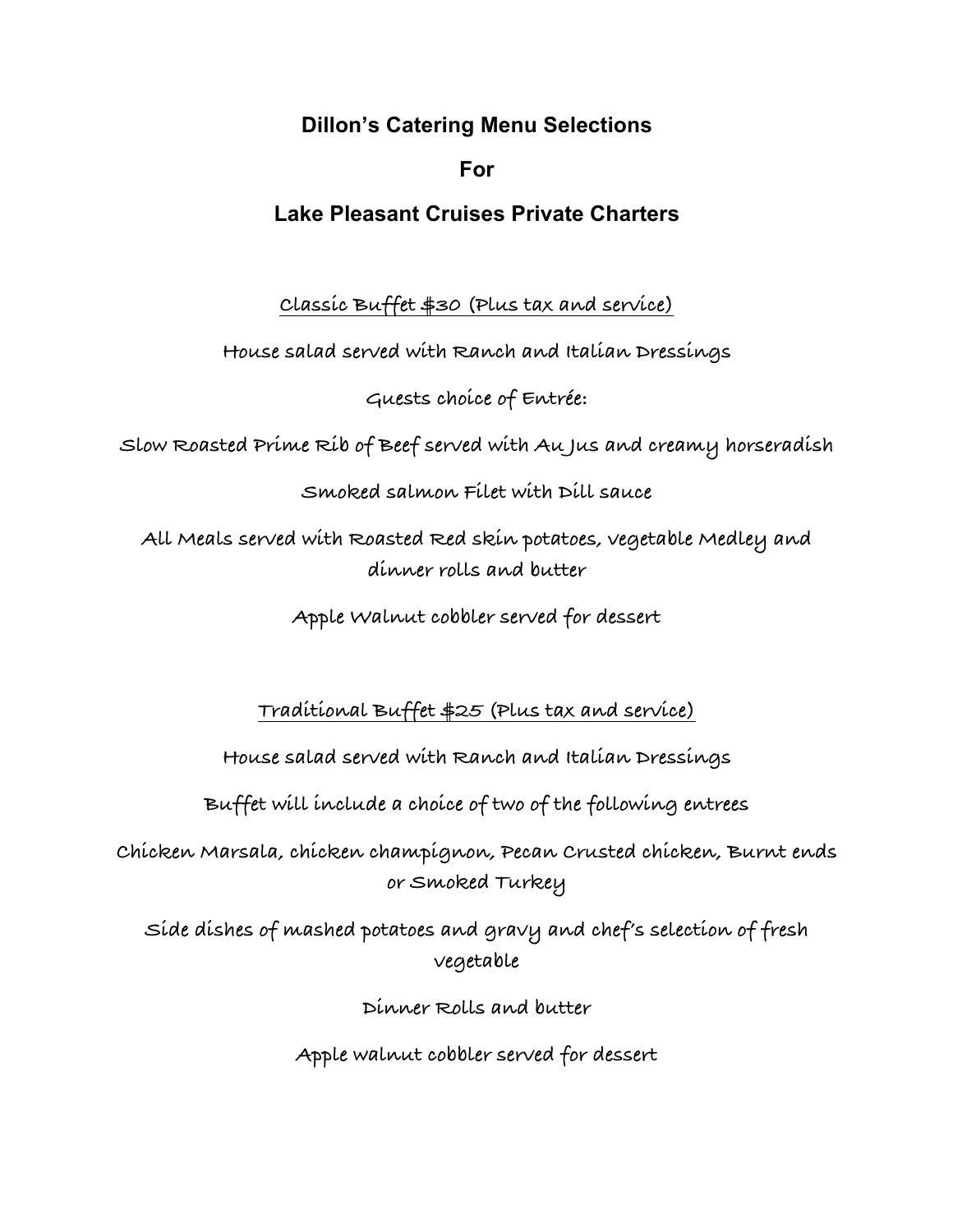#### **Classic BBQ Buffet \$23 (Plus tax and service)**

**Buffet to include Beef Brisket, pulled pork and sliced sausage**

**Side dishes of Macaroni and cheese, BBQ Beans and potato salad**

#### **Mild and Cajun BBQ Sauces**

**Jalapeño Cornbread**

**Chocolate chip cookies and fudge brownies for dessert**

#### **Basic BBQ Buffet \$18 (Plus tax and service)**

**Buffet to include Pulled chicken and pulled pork**

**Side dishes of BBQ Beans and coleslaw**

**Sandwich buns**

**Mild and Cajun BBQ Sauces**

#### **Roasted Pig Luau Style \$24 (Plus tax and service)**

**Succulent Tender Whole Roasted pig garnished with fresh fruit Your choice of 2 additional side dishes and Dinner rolls and butter Add pulled chicken or Beef Brisket for \$2.50 Per person**

**\*\*\*\*\*\*\*\***

**Vegetarian options available upon request -**

**(Spinach Enchiladas or Portabella Mushroom Sandwich/Salad)**